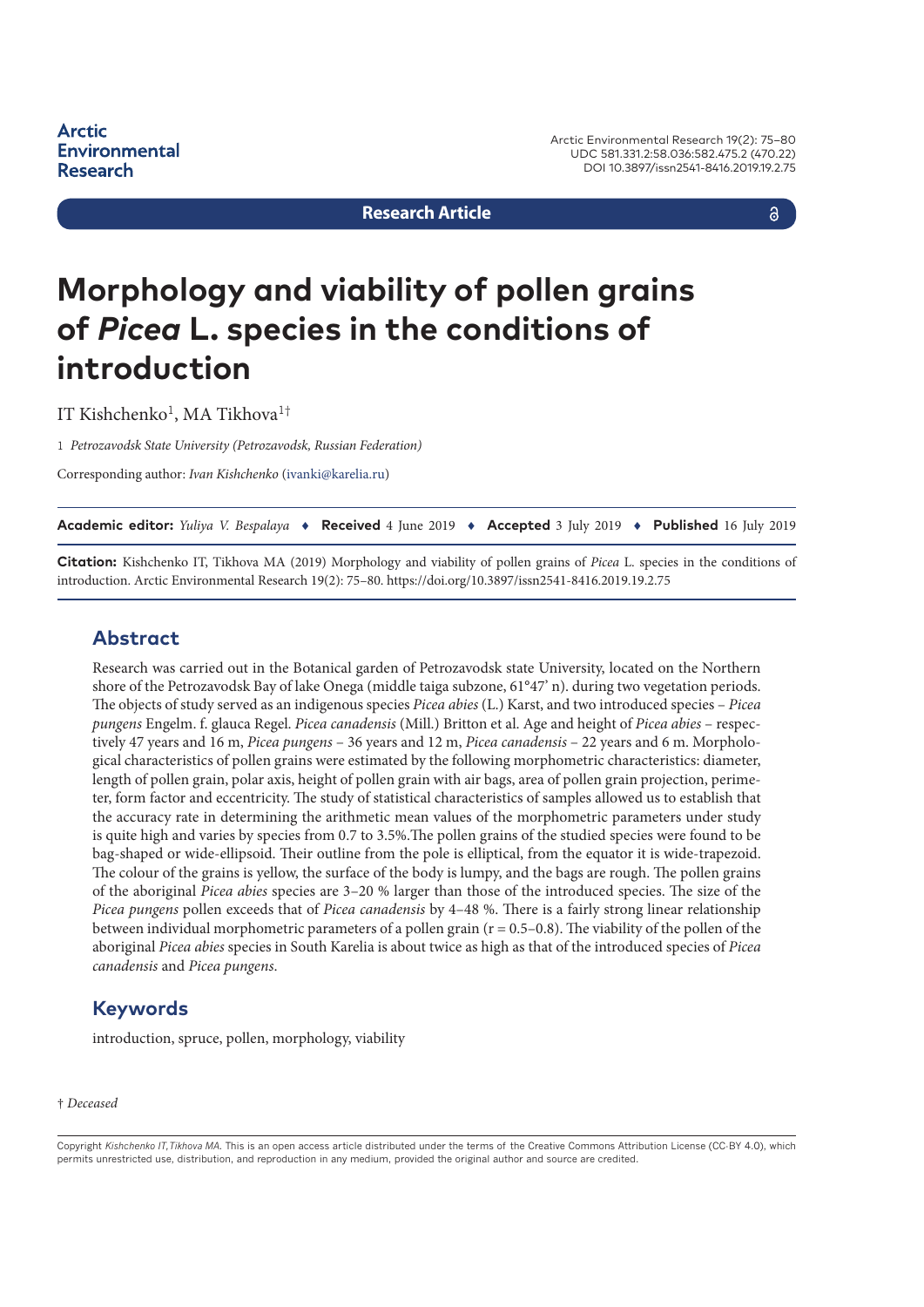# **Introduction**

The study of the introduced plants resistance to new conditions cannot be limited to observations of external morphological changes occuring in the process of growth and development. It is necessary to clarify the characteristics and internal changes in the vegetative and generative buds, as well as in the strobile. It is on the characteristics of all developmental stages of generative organs and the degree of male and female gametophytes formation that the quantity and quality of seed production depend (Antosiewicz 1961; Nekrasov 1991). Only the selection of specimens grown from the seeds of local introduction and showing the best adaptation to new conditions can ensure successful introduction (Nekrasov 1975; Elagin 1980; Kalutsky et al. 1981). It is required to know the features of the generative sphere development to determine the prospects of an introduced species. One of the most important characteristics of pollen is its viability (Vladimirova et al. 2008; Vorobyev and Teben'kova 2013; Zalyvskaya 2014; Popova et al. 2016). Determining the quality of fruiting plants pollen allows us to assess the degree of their adaptation to botanical gardens conditions and reproductive ability (Tikhov et al. 1990). The extrapollination carried out in botanical gardens or controlled pollination also require a preliminary assessment of pollen viability. A systematic annual analysis of pollen viability usually accompanies traditional phenological observations of the introduced species. When studying this indicator one can easily determine morphological heterogeneity of the subject of research. Large pollen grains are typical of fertile pollen, whereas smaller and shriveled ones are sterile.

Pollen viability and the morphology of pollen grains in Karelia were previously studied for Pinus sylvestris L. (Kozubov 1974; Kozubov et al. 1982), Abies balsamea Mill. (Tikhova and Titova 1987), Larix sibirica (Trenin 1990), Picea abies (L.) Karst. (Kozubov 1974; Kozubov et al. 1982).

The comparative study of pollen grains viability and morphology of two introduced species and a local species of Picea abies was carried out with the aim of determining the reproductive potential of the introduced species.

# **Materials and methods**

The studies were carried out at the Botanical Gardens of Petrozavodsk State University located on the north shore of the Petrozavodsk Bay of Lake Onega (central taiga subzone, 61°47'N) during two vegetative periods. The type of soil is humus-ferruginous-illuvial podzol (pH 4.7).

The subjects of the studies were the aboriginal species of *Picea abies* (L.) Karst and two introduced plants of *Picea pungens* Engelm. f. glauca regel. and *Picea canadensis* (Mill.) Britton et al. The age and height of *P. abies* is 47 years and 16 m, the *P. pungens* is 36 years and 12 m, the *P. canadensis* is 22 years and 6 m.

The viability of pollen grains was determined on fresh and fixed material. Fresh pollen was germinated on distilled water and on 20 % sucrose solution (in three replications). The calculation of fertile and sterile grains and the study of the growth characteristics of pollen tubes were carried out on the  $5<sup>th</sup>$  day by a light microscope.

The pollen was fixed according to Chamberlain (Furst 1979), stained with acetocarmine and iodine solution (Pausheva 1988). The fresh pollen was poured with Canadian balsam to study the morphological signs. The resulting permanent preparations were studied by a light microscope. The MOV−1-15 eyepiece micrometer was used to measure the parameters of pollen. The electron-microscopic studies were performed in the Laboratory for electron microscopy studies, Department of General Physics of Petrozavodsk State University with the use of the REM-200 scanning microscope. In this case, dry pollen was applied to the object table and sprayed with gold at the VUP-4 instrument.

The measurement results were processed by variation statistics methods (Zaytsev 1984). The significance level is 0.95, the sample size for each indicator is 100.

#### **Results**

The vital potential of pollen grains of one or several closely related species can be indirectly estimated by their size: the larger they are, the more vigorous the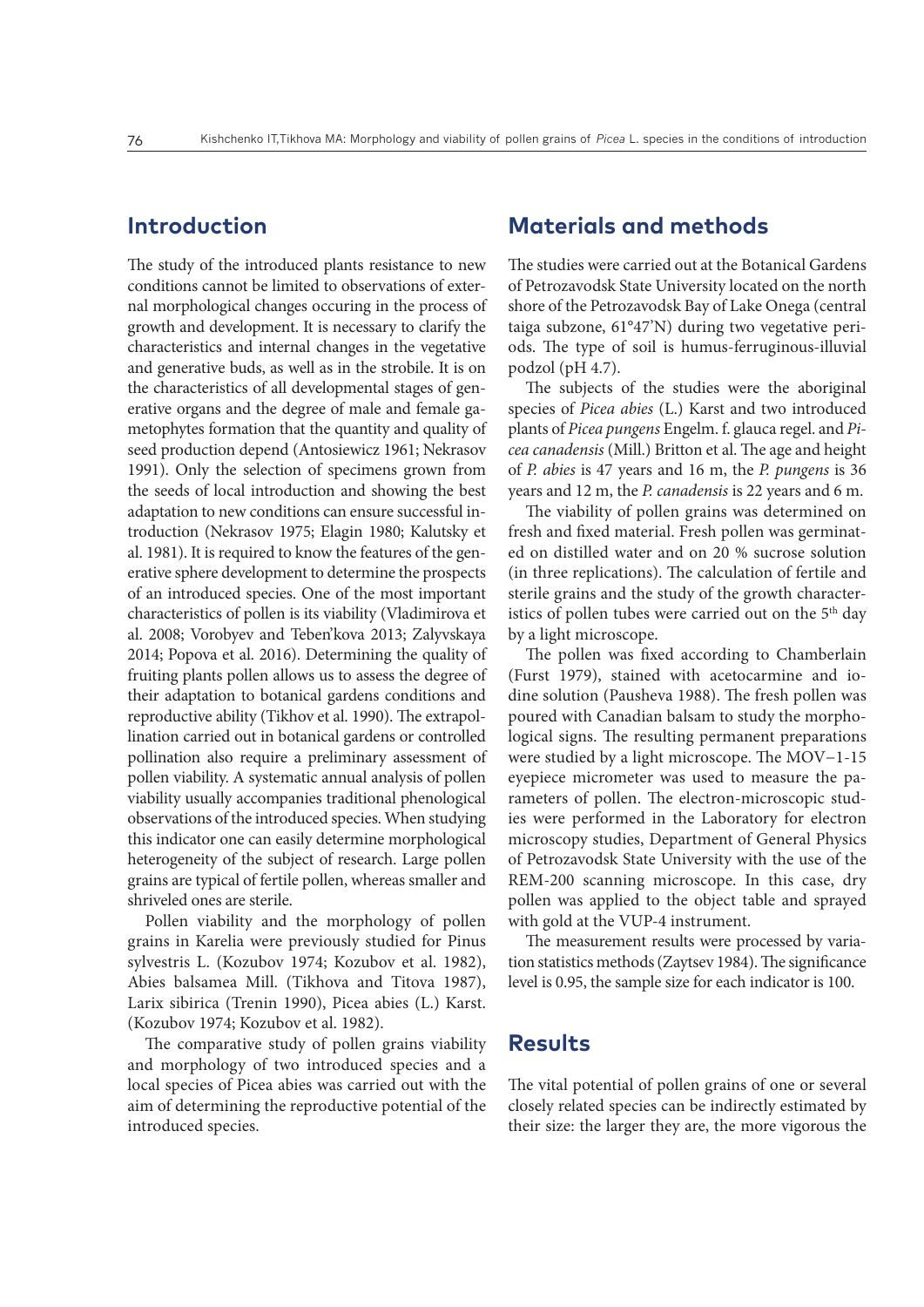germination is. The morphological characteristics of pollen grains were assessed according to the following morphometric characteristics: diameter, pollen grain length, polar axis, height of a pollen grain with air bags, pollen grain projection area, perimeter, form factor, and eccentricity (Tikhov et al. 1990). The measurement results are presented in Table. 1.

The pollen grains of the *Picea* species have the same bag-shaped or wide-ellipsoid shape. Their outlines from the pole are elliptical, and from the equator they are wide-trapezoid, sometimes almost triangular (Figure 1). The colour of the grains is dark yellow, the surface of the body is lumpy, and the air sacs are rough.

The variants distribution in samples of all morphological parameters corresponds to the normal



**Fig. 1.** Microscopy of pollen grains (body and air bags, ×360). *Picea abies* (1), *P. canadensis* (2), *P. pungens* (3)

distribution law. The study of the statistical characteristics of the samples made it possible to establish that the accuracy rate in determining the arithmetic

|                                   | Arithmetic mean value | Measure of the accuracy of | Standard deviation, um | Coefficient of variation,% |  |
|-----------------------------------|-----------------------|----------------------------|------------------------|----------------------------|--|
| <b>Species</b>                    | error, um             | experience,%               |                        |                            |  |
| The Equatorial diameter           |                       |                            |                        |                            |  |
| Picea abies                       | $47.2 \pm 0.52$       | 2.5                        | 5.22                   |                            |  |
| P. pungens                        | 45.7±0.40             | 8.7                        | 3.96                   | 8.8                        |  |
| P. canadensis                     | $44.0 \pm 0.29$       | 6.7                        | 2.88                   | 6.4                        |  |
| Length                            |                       |                            |                        |                            |  |
| P. abies                          | 35.8±0.49             | 1.4                        | 4.86                   | 13.8                       |  |
| P. pungens                        | $32.6 \pm 0.41$       | 1.3                        | 4.14                   | 12.7                       |  |
| P. canadensis                     | 27.9±0.22             | 0.8                        | 2.16                   | 7.5                        |  |
| The polar axis                    |                       |                            |                        |                            |  |
| P. abies                          | $30.1 \pm 0.40$       | 1.3                        | 3.96                   | 13.3                       |  |
| P. pungens                        | $26.8 \pm 0.38$       | 1.4                        | 3.78                   | 13.9                       |  |
| P. canadensis                     | $25.0 \pm 0.29$       | 1.2                        | 2.88                   | 11.4                       |  |
| The body height with the air bags |                       |                            |                        |                            |  |
| P. abies                          | 36.9±0.36             | 1.0                        | 3.60                   | 9.8                        |  |
| P. pungens                        | 33.0±0.36             | 1.1                        | 3.58                   | 10.8                       |  |
| P. canadensis                     | 29.8±0.62             | 2.3                        | 2.52                   | 8.1                        |  |
| The area of the projection        |                       |                            |                        |                            |  |
| P. abies                          | 1840±60.1             | 3.5                        | 0.63                   | 18.9                       |  |
| P. pungens                        | 1489±70.3             | 4.6                        | 0.56                   | 20.8                       |  |
| P. canadensis                     | $1312 \pm 10.2$       | 0.8                        | 0.29                   | 13.6                       |  |
| The perimeter of the projection   |                       |                            |                        |                            |  |
| P. abies                          | $168 + 4.3$           | 2.4                        | 0.35                   | 9.6                        |  |
| P. pungens                        | 157±4.3               | 2.3                        | 0.35                   | 10.6                       |  |
| P. canadensis                     | $106 \pm 0.8$         | 7.3                        | 0.81                   | 21.7                       |  |
| Formfactor                        |                       |                            |                        |                            |  |
| P. abies                          | $16.2 \pm 0.01$       | 0.6                        | 0.08                   | 2.0                        |  |
| P. pungens                        | $16.6 \pm 0.01$       | 0.6                        | 0.18                   | 2.1                        |  |
| P. canadensis                     | $8.6 \pm 0.05$        | 5.9                        | 0.49                   | 12.1                       |  |
| The eccentricity                  |                       |                            |                        |                            |  |
| P. abies                          | $0.64 \pm 0.02$       | 2.5                        | 0.17                   | 20.0                       |  |
| P. pungens                        | $0.59 \pm 0.01$       | 1.4                        | 0.13                   | 14.9                       |  |
| P. canadensis                     | $0.57 \pm 0.01$       | 1.1                        | 0.12                   | 13.2                       |  |

| <b>Table 1.</b> Morphometric signs of pollen grains of various species of <i>Picea</i> |  |  |  |
|----------------------------------------------------------------------------------------|--|--|--|
|                                                                                        |  |  |  |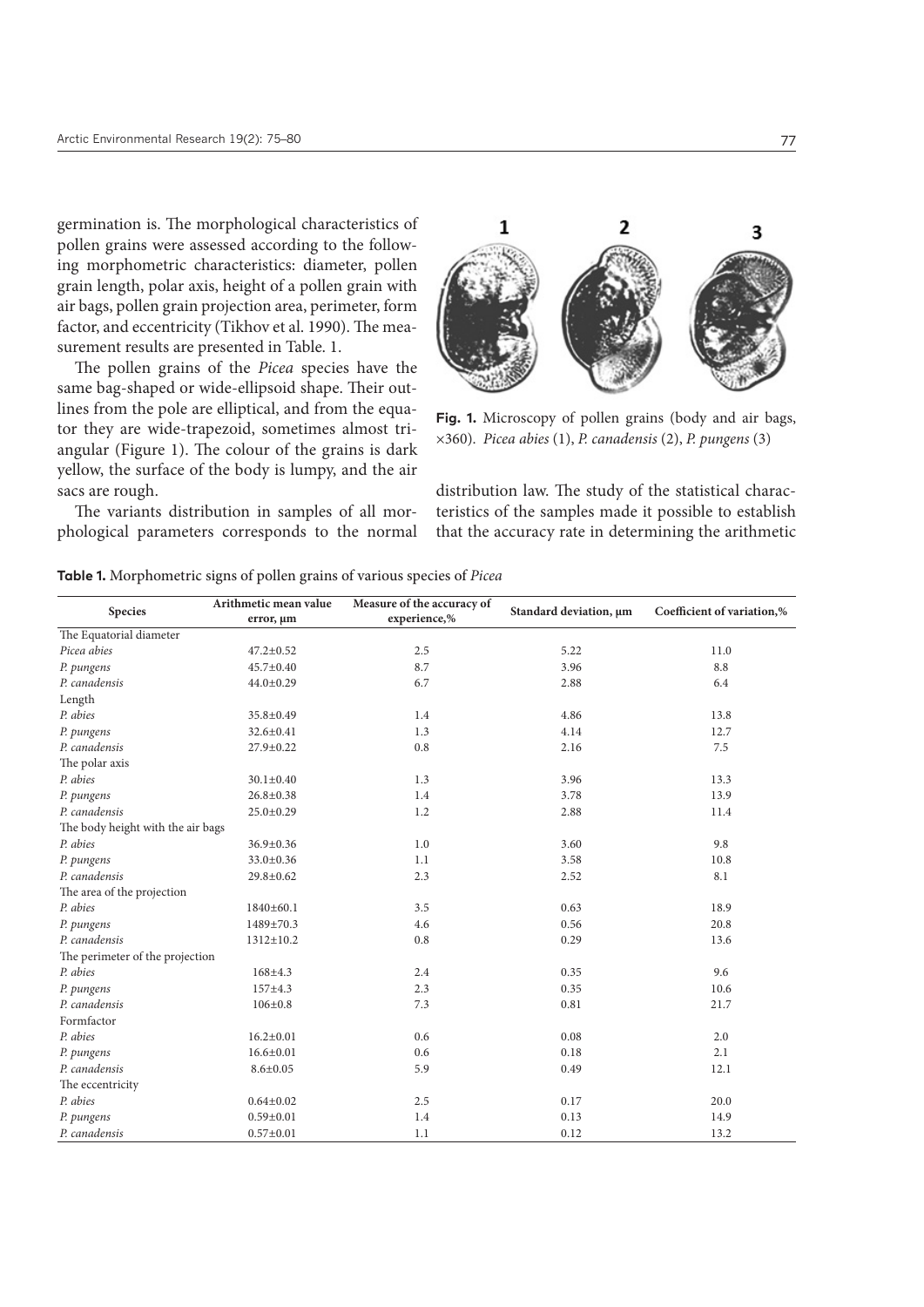mean values of the morphometric parameters under study is quite high and varies by species from 0.7 to 3.5 % (Table 1). It decreases to 5.9–7.3 % only in *P. canadensis* with respect to the perimeter of pollen grain projection and form factor.

The highest variability is noted for such indicators as the area of pollen grain projection and eccentricity. Their variation coefficients vary within 15–21 %, as for the other indicators they are lower and sometimes significantly lower (2–6 %). The trend towards a decrease in variability of linear indicators of pollen grains from *P. abies* to *P. pungens* and *P. canadensis* is clearly expressed.

*P. abies* was found to have the largest values of the studied signs of a pollen grain. Its equatorial diameter in *P. abies* (47.2 μm) is 3.2 and 7.3 % bigger than in *P. pungens* and *P. canadensis*. According to T.P. Nekrasova (1983) and I.N. Tretyakova (1989, 1990), the value of this indicator in *P. abies* in the conditions of Siberia is close to our results and is respectively 57 and 46 μm.

The body length of pollen grains of *P. abies* is longer than that of *P. pungens* and *P. canadensis* by 10.2 and 28.3 %, the polar axis – by 11.9 and 20.0 %, the height of a pollen grain with air bags – by 11.2 and 23.5 %, the area of pollen grains – by 16.8 and 32.8 %, the value of the perimeter of the projection of pollen grain – by 7.0 and 58.5 % respectively. Thus, the aboriginal species has the largest pollen grain body, which indirectly proves the highest nutrient content contributing to the efficient growth of the pollen tube and fertilization. Significantly larger sizes of pollen grains of the aboriginal species (*P. obovata*) as compared with the introduced species (*P. pungngens*) were previously discovered by Е.V. Bazhina and M.I. Sedaeva (2017).

#### **Discussion**

The pollen grain form factor (the perimeter squared in relation to the pollen grain area) is statistically the same in *Picea abies* and *Picea pungens* (16.2 and 16.6), but approximately 90 % more than that in *Picea canadensis*.

A comparison of the morphological characteristics of the pollen grain of *P. pungens* and *Picea canadensis* showed that the equatorial diameter of the pollen grain of *P. pungens* is larger than that of *P. canadensis* by 3.9 %, the body length – by 16.8 %, the polar axis – by 7.2 %, the body height – by 11.1 %, the area – by 13.7, and the perimeter – by 48.1 %. The increase in the size of the *P. pungens* pollen grains as compared with *P. canadensis* was also found by E.V. Bazhina and M.I. Sedaeva (2017).

A correlation analysis was performed to clarify the nature and the strength of the relationship between the studied morphometric characteristics of the pollen grain. A linear relationship of different strength was found between some of the studied signs (Table 2). For instance, a rather significant relationship between such indicators of a pollen grain as the polar axis and the height of a pollen grain with air bags (r = 0.7…0.8) was established for all the studied *Picea* species. For *P. abies* a correlation (r = 0.5) was found between the equatorial diameter and body length of a pollen grain, and for *P. canadensis*, in addition, also between the equatorial diameter and the polar axis of a pollen grain.

The studies showed that the pollen tubes of the plants grown on sucrose-bearing medium appear as early as on the  $1<sup>st</sup>$  day, and on water – only on the  $2<sup>nd</sup>$ or even the 3<sup>rd</sup> day. During pollen germination starch grains occupy most of its volume. At the same time,

**Table 2.** Correlation coefficient between morphometric signs pollen grains of various species of *Picea*\*

| Morphometric | <b>Plant species</b>     |                          |      |                                 |                          |      |                          |                 |      |
|--------------|--------------------------|--------------------------|------|---------------------------------|--------------------------|------|--------------------------|-----------------|------|
| feature      | Picea abies              |                          |      | P. pungens                      |                          |      | P. canadensis            |                 |      |
|              |                          |                          |      |                                 |                          |      |                          |                 |      |
| E            | 0.54                     | 0.22                     | 0.22 | $\qquad \qquad -$               | 0.53                     | 0.52 | $\overline{\phantom{0}}$ | 0.30            | 0.31 |
| А            |                          | 0.23                     | 0.24 | 0.30                            | 0.22                     | 0.20 | 0.31                     | 0.0             | 0.0  |
| B            | $\overline{\phantom{0}}$ | $\overline{\phantom{0}}$ | 0.72 | $\hspace{0.1mm}-\hspace{0.1mm}$ | $\overline{\phantom{0}}$ | 0.81 | $\overline{\phantom{a}}$ | $\qquad \qquad$ | 0.71 |

*Note*: E - equatorial diameter, A - body length, B - polar axis, D - body height with air bags.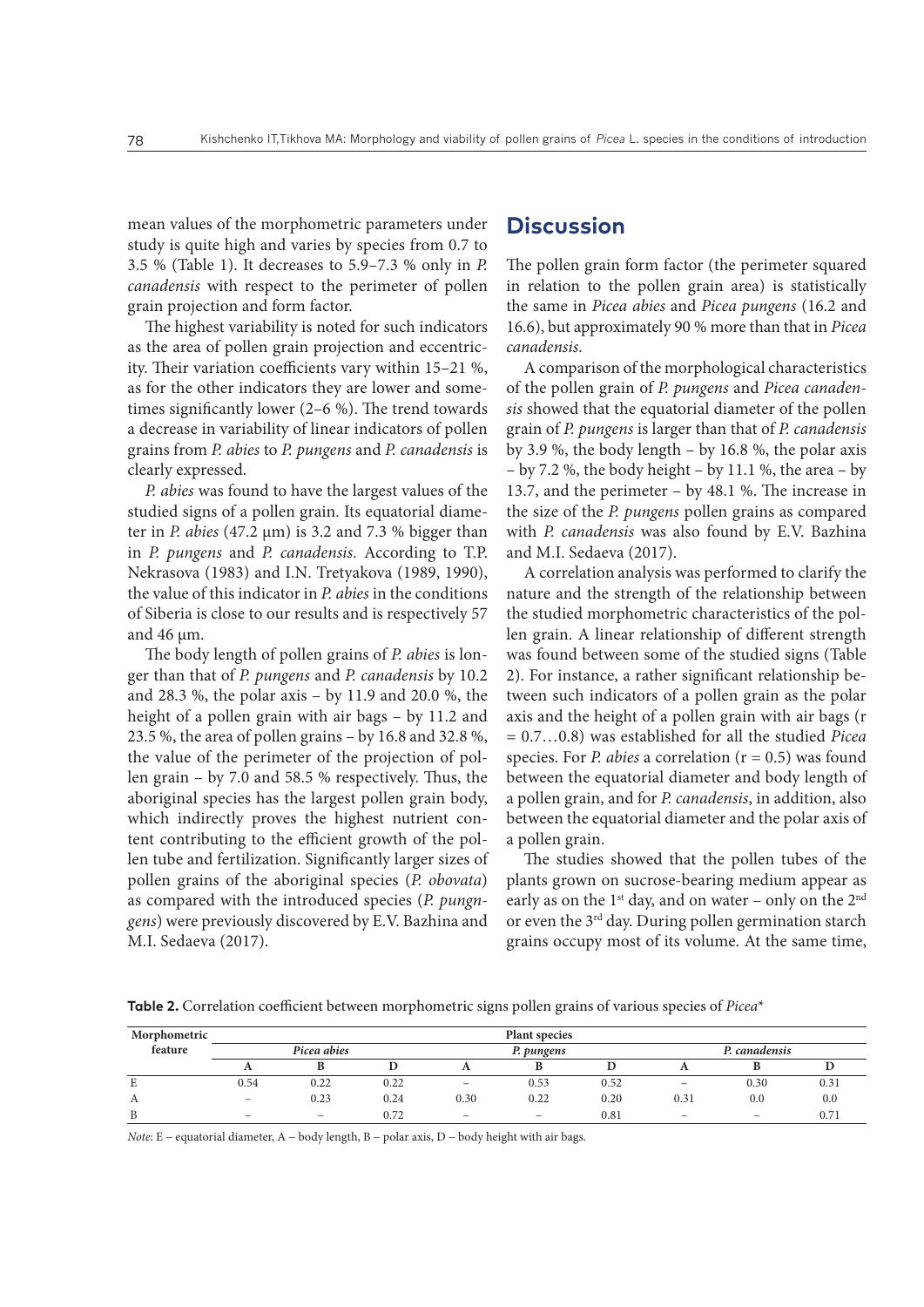there are far more of them on sucrose than on water. Pollen tubes on sucrose are 2−3 times longer than those germinated on water.

The incubation medium also has a significant effect on pollen viability. This indicator for the aboriginal species germinated on sucrose-bearing medium is 21 % higher than those germinated on water, whereas for the introduced species – by 30–33 %. Similar results were previously obtained by I.A. Smirnov (1977). The viability of *P. abies* pollen is on average twice as high as that of the introduced species. The differences in this indicator between the latter do not exceed 8 %. The pollen viability of *P. abies* germinated on water was found to be 80 %, 97 % – on sucrose-bearing medium; of *P. pungens* – 40–45 %, of *P. canadensis* – 50– 60 %. It should be noted that in the homeland of the introduced species (North America) this indicator reaches 90 %. The low viability of these species pollen appears to be related to the adverse ecological conditions of the introduction area (Skutko 1973; Sedaeva et al. 2008; Bazhina 2015). These include late spring and early autumn frosts often observed in Karelia, as well as severe winter frosts. Moreover, the low fertility of podzolic soils together with increased acidity is likely to depress the development of male gametophytes in the introduced species.

### **References**

- Antosiewicz Z (1961) Kilka spostzezen na tumal nasion brzozy i olsey. Las polski 35(19)(462): 3–5.
- Bazhina EV (2015) Siberian fir seed productivity in V. N. Sukachev institute of forest arboretum, Russia. Abstr. of Euro Gard VII "European Botanic Gardens in the Decade on Biodiversity Challenges and responsibilities in the countdown towards 2020", Paris, 313 p.
- Bazhina EV, Sedaeva MI (2017) The Quality of pollen types, *Picea* A. Dietr. at introduction. Gardening, seed growing, introduction of woody plants. Krasnoyarsk 20: 19–22.
- Elagin IN (1980) Characteristic features of the seasonal development of tree species of the Non-Black Earth Region. Seasonal rhythmics of nature phenoindicators of the nature of Non-Black Earth Region, Moscow, 3–9. [In Russian]

# **Conclusions**

- 1. The pollen grains of the studied species were found to be bag-shaped or wide-ellipsoid. Their outline from the pole is elliptical, from the equator it is wide trapezoid. The colour of the grains is yellow, the surface of the body is lumpy, and the bags are rough.
- 2. The pollen grains of the aboriginal species of *Picea abies* are 3–20 % larger than those of the introduced species.
- 3. The size of the *Picea pungens* pollen exceeds that of *Picea canadensis* by 4–48 %.
- 4. There is a fairly strong linear relationship between individual morphometric parameters of a pollen grain ( $r = 0.5 - 0.8$ ).
- 5. The viability of the pollen of the aboriginal species of *Picea abies* in South Karelia is about twice as high as that of the introduced species of *Picea canadensis* and *Picea pungens*

#### **Acknowledgments**

The study was supported by the Russian Foundation for Basic Research (project 18-44-100002 p\_a).

- Furst GG (1979) Methods of anatomical and histochemical studies of plant tissues. Nauka, Moscow, 154 p. [In Russian]
- Kalutsky KK, Krylov VG, Bolotov NA (1981) Experience and prospects of introduction of woody plants in the development of forests for the future. Bulletin of Higher Educational Institutions. Lesnoy zhurnal (Forestry Journal) 5: 6–14. [In Russian]
- Kozubov GM (1974) The biology of conifer fruitification on the North. Nauka, Leningrad, 144 p. [In Russian]
- Kozubov GM, Trenin VV, Tikhova MA, Kondratiev VP (1982) Reproductive structures of gymnosperms. Nauka, Leningrad, 144 рp. [In Russian]
- Nekrasov VI (1975) Determination of the status of introduced plants in the acclimatization process and their comparative